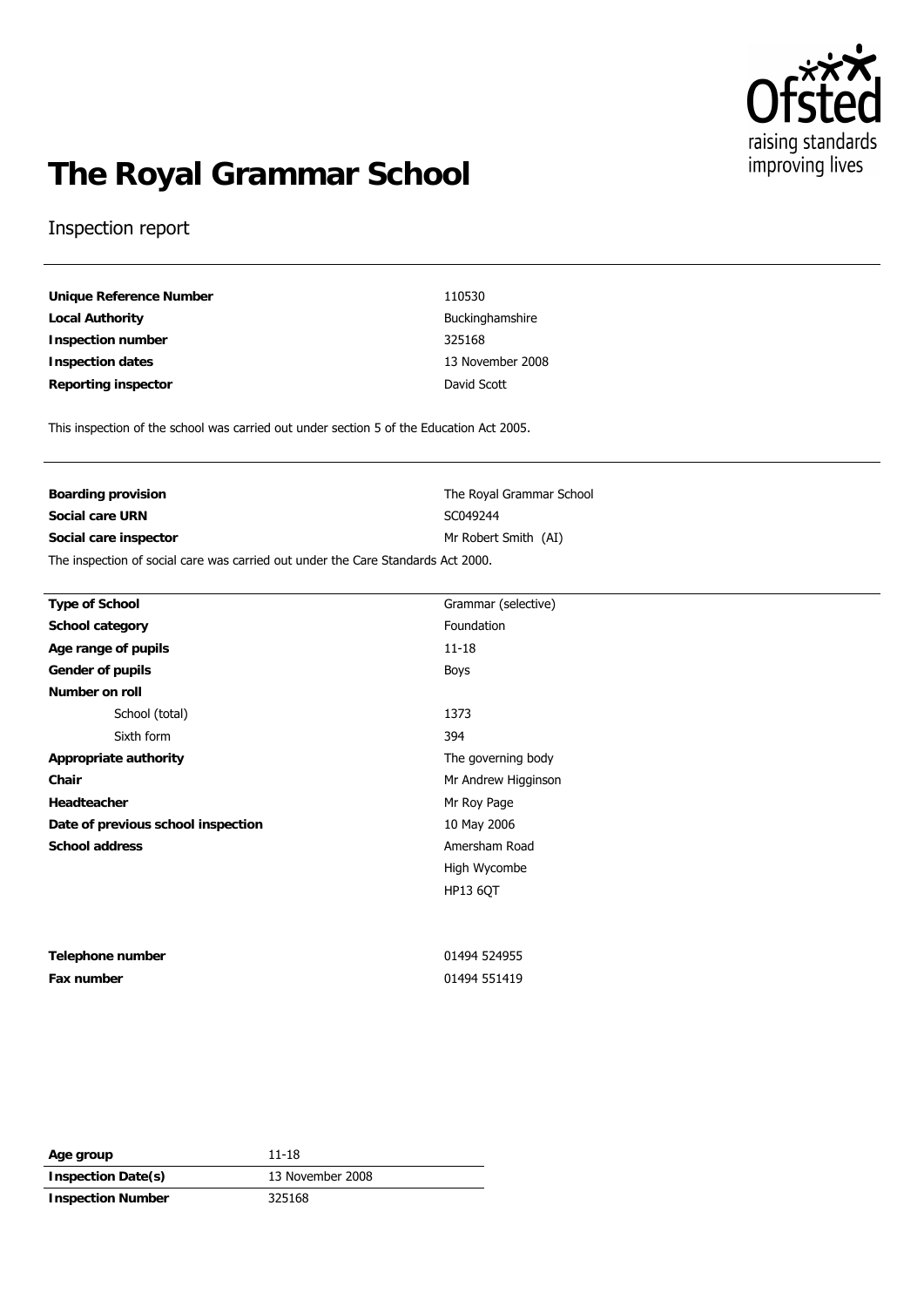### (c) Crown copyright 2008

### Website: www.ofsted.gov.uk

This document may be reproduced in whole or in part for non commercial educational purposes, provided that the information quoted is reproduced without adaptation and the source and date of publication are stated.

Further copies of this report are obtainable from the school. Under the Education Act 2005, the school must provide a copy of this report free of charge to certain categories of people. A charge not exceeding the full cost of reproduction may be made for any other copies supplied.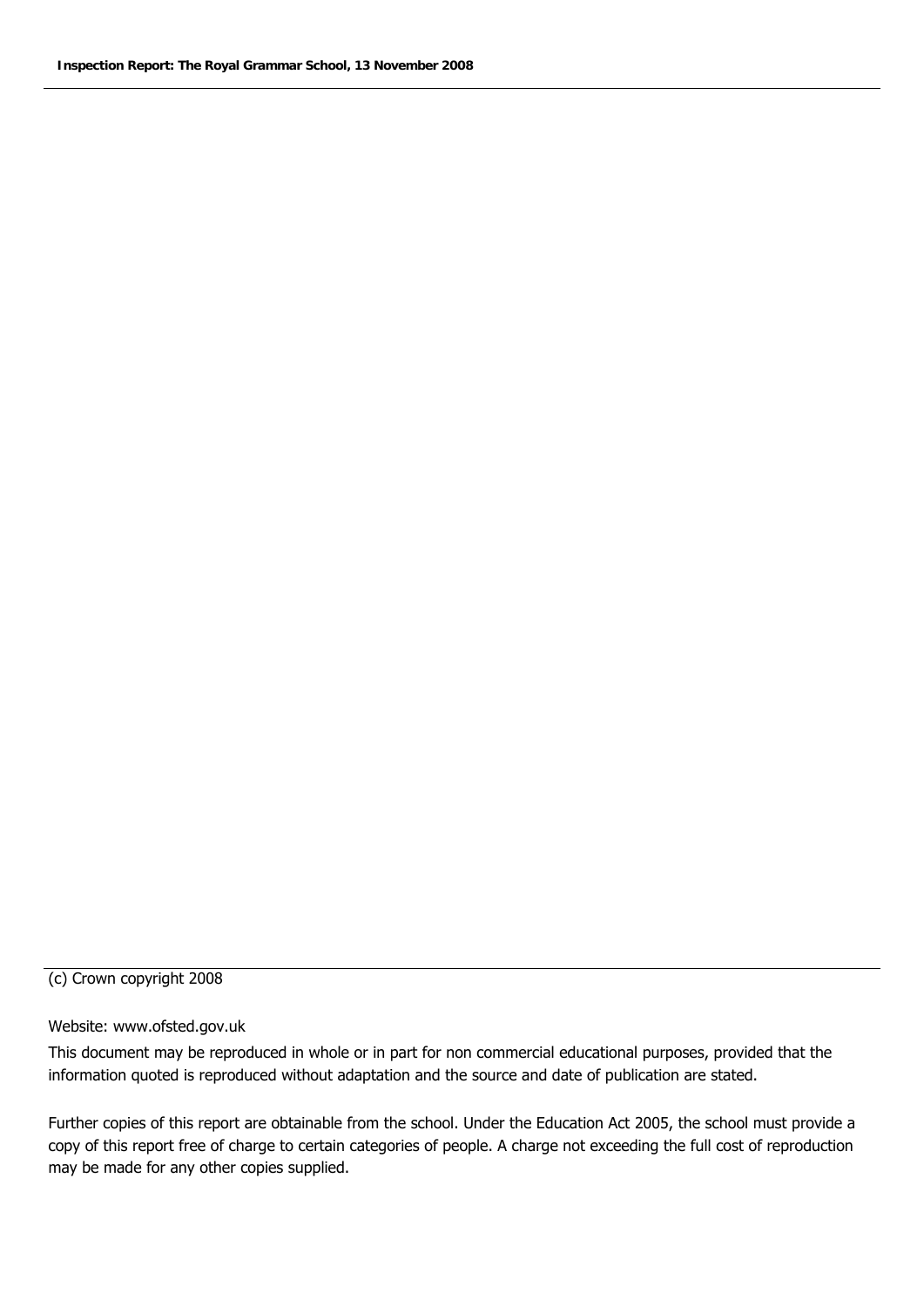## **Introduction**

The inspection was carried out by two Additional Inspectors. Inspectors evaluated the overall effectiveness of the school and investigated:

- the varying achievement of some students in some subjects
- the quality of the curriculum and the impact of the specialist language status and specialist mathematics and computing status on improving standards
- the quality of teaching and learning.

Evidence was gathered from the school's self-evaluation, by observing lessons, by scrutinising the school's records of students' achievement and other documentation, and by discussions with students and staff. Parents' responses to questionnaires also informed judgements. Other aspects of the school's work were not investigated in detail but inspectors found no evidence to suggest that the school's own assessments were other than justified. These have been included where appropriate in this report.

## **Description of the school**

The Royal Grammar School, a college with specialisms in language and in mathematics and computing, serves students from a wide locality. There is boarding provision on the school site for 70 students. The proportion of students eligible for a free school meal is low, as is the number of students with learning difficulties and/or disabilities. Slightly more students than is typical nationally are from a wide range of ethnic backgrounds and the number of students who have a home language other than English is average. The majority of Year 11 students transfer into the sixth form. The headteacher is responsible for both care and education in the school.

## **Key for inspection grades**

- Grade 1 Outstanding Grade 2 Good Grade 3 Satisfactory
- Grade 4 Inadequate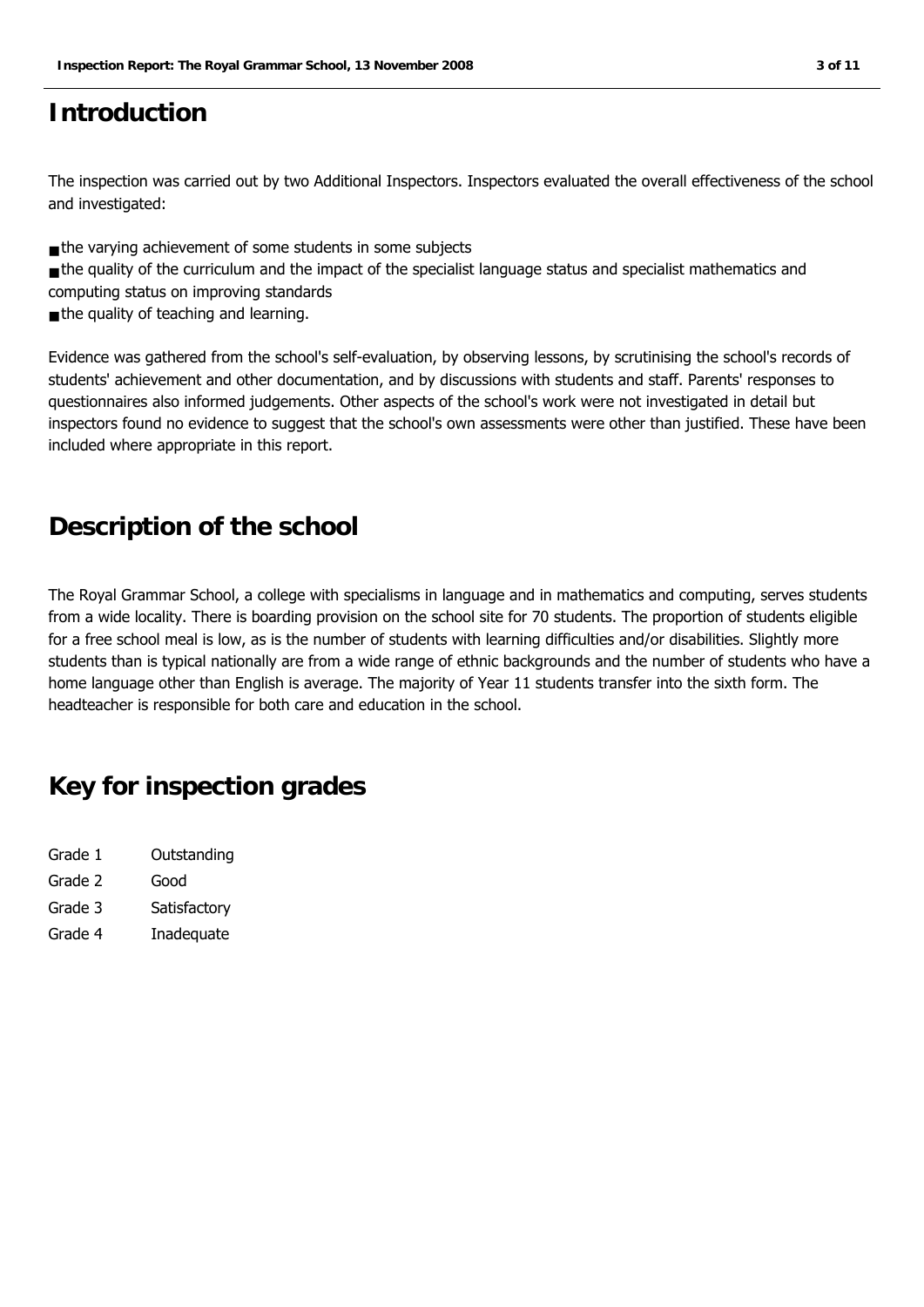### **Overall effectiveness of the school Grade: 1 Grade: 1**

The Royal Grammar School is an outstandingly effective college with specialisms in language and in mathematics and computing. Staff are fiercely ambitious for their students. The overwhelming majority of parents strongly support the school's drive to give students an outstanding educational experience. Reflecting the views of many, a parent wrote, 'This is a truly excellent school.' Boarding provision also contributes well to the students' academic success. Most feel very privileged to have access to so many stimulating out-of-hours opportunities.

A lynchpin of the school's sustained success is its determination to ensure that students are 'excited and enthused by the challenge of learning'. Students of all ages show very high motivation to achieve as well as possible. As a result, standards in the main school are very high, and students make exceptional progress in all subjects except information and communication technology, where there is some underachievement. Sixth formers also make excellent overall progress, but here there is greater variation in students' performance across subjects. In recent years they have achieved least well in computing and in business studies. The school has taken robust action to raise standards. As a result, current students' progress has improved and the school's assessments show that the 2009 cohort are on course to achieve as well in these subjects as they do in others.

The Royal Grammar School is rightly proud of its international dimension. This is closely linked to its languages specialism, its boarding provision and its innovative curriculum. Many staff and students have practical experiences overseas through links with schools in Europe and Africa. Students, for example, undertake European work placements, participate in an extensive range of projects for needy communities, and also take part in sports challenges worldwide. Within the school week, students have opportunities to study seven languages, including Russian, Mandarin and Japanese. The school's online award-winning website has open access to allow not only its own students but also those from elsewhere in the United Kingdom and from overseas to benefit from its creative languages programme. As a high-performing school, the Royal Grammar School has recently taken up the second specialism of mathematics and computing. Mathematics makes a very valuable contribution to the students' life chances, as a very high proportion of the students study mathematics and science in the sixth form. A real favourite is the opportunity, on one afternoon each week, to select an activity outside of their main studies so that they can follow personal enthusiasms. High numbers of students are also involved in musical events. Many were eloquent in describing their involvement in the latest production, 'Guys and Dolls'.

Students' personal development is outstanding. All students, including boarders, enjoy school. This is reflected in their exemplary behaviour, their mature and willing shouldering of responsibilities, and in the harmonious relationships between staff and students, and between the students themselves. A very strong feature of personal development is the way that students are involved in decision making through, for example, the school council. They are committed to leading healthy life styles and to keeping fit, both mentally and physically. Within the school's international environment, students feel safe and secure and appreciate each other's cultural traditions. Boys make a difference to other peoples' lives through their contributions, both within the school and in the wider community. Above all, students are very well prepared for their future economic success through their very positive academic and social achievements. Students' spiritual, moral, social and cultural development is outstanding.

Teaching and learning are outstanding. Maintaining this high-quality provision is at the heart of the school's staff development programme, which currently has a focus on checks on individual students' learning in lessons. Excellent knowledge and personal enthusiasm for subjects is a common strength of teaching at The Royal Grammar School. Skilful and challenging questioning develops and extends students' understanding through the variety of activities and learning styles used in the many highly successful lessons.

Carefully considered whole-school procedures regularly check and monitor students' progress. The care, guidance and support for students, both academic and personal, are exceptional so that all students, including boarders, thrive. The stable and secure school environment ensures that individuals are valued and helped as necessary. Partnerships with external agencies are well established and ensure that students' needs are dealt with swiftly.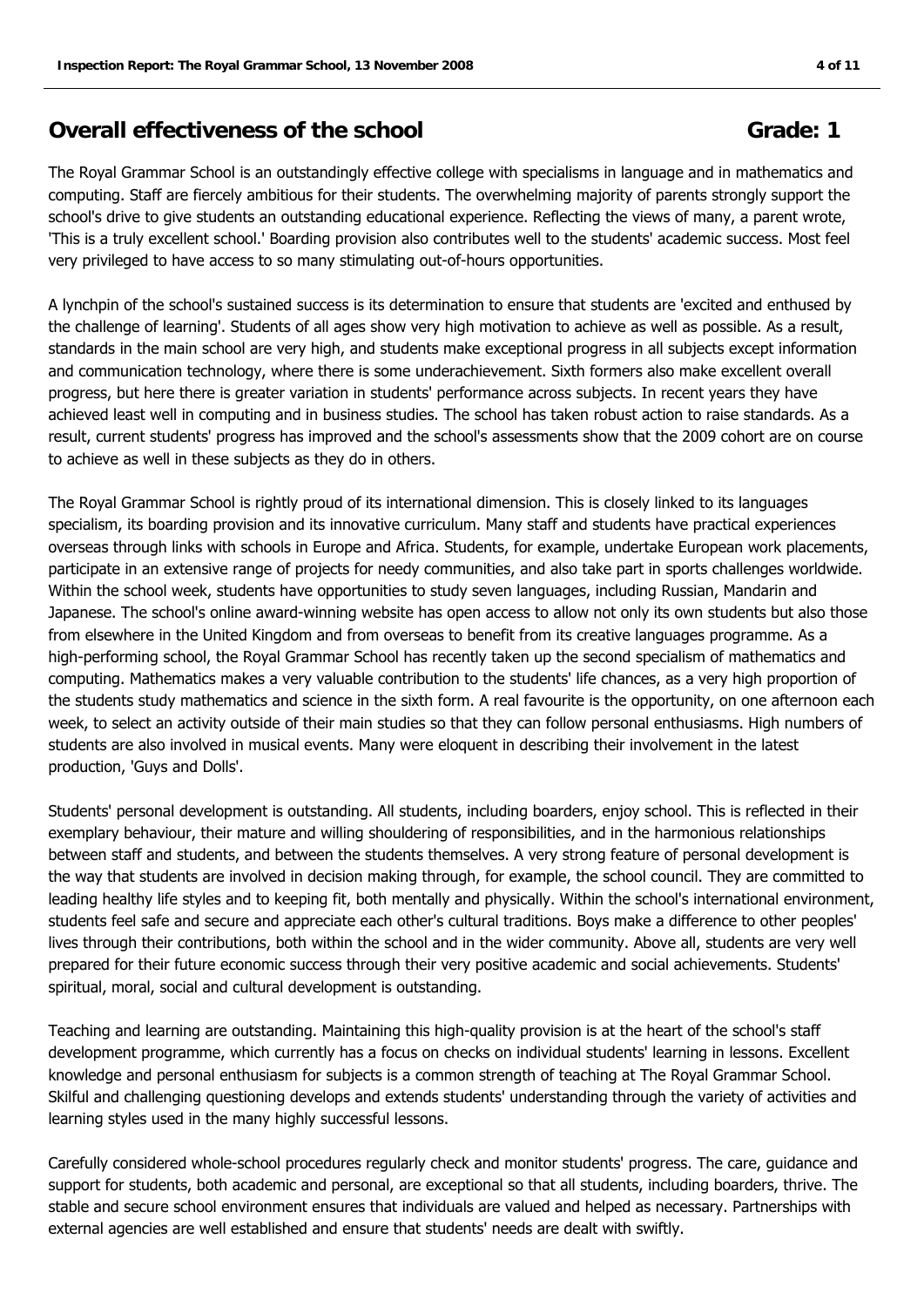Leadership and management are outstanding. The sustained improvements over many years owe much to the calm and reflective leadership of the headteacher and his very capable, committed senior team. All focus sharply on improving students' performance but at the same time ensuring their participation in an exceptional range of wider opportunities. Rigorous and honest self-evaluation pervades all areas of the school. The professional development of staff is given a high priority, with an emphasis on building leadership at all levels. As a result, all staff accept collective accountability for school improvement, and this is exemplified in the excellent teamwork between teachers. Governance is excellent. Led by an able Chair of the Governing Body, governors provide the school with creatively critical support that supplements its smooth day-to-day running. Clear direction and the determination to be even better characterises the school's planning. The school is aware, however, that there is still some variability in how middle leaders manage their responsibilities. In the past, this has had an impact on the students' performance in just a very few subjects.

Parents' views closely match the school's own evaluation of its excellent provision. The overwhelming majority agree that the school has made sustained progress on all fronts since the last very positive inspection. One parent commented, echoing the views of many, 'I could not have chosen a better school for my son.' The students' academic success has been sustained, teaching has developed further, and the outstanding practice within modern foreign languages has spread across many areas of the curriculum. The school has a very strong capacity to continue to improve.

### **Effectiveness of the sixth form Grade: 1**

Provision for sixth form students at The Royal Grammar School is outstanding. At the end of Year 11, standards are very high. All but a very small number of the students remain in the school to follow advanced courses. A number of students, around an eighth of the year group, join the school at the beginning of Year 12. Students make excellent progress and achieve examination results that are well above those reached nationally both at the end of Year 12 and Year 13. The school is particularly successful in its specialist areas of modern foreign languages and mathematics. The proportion of students completing their course is exceptionally high. Almost all students go on to university, including over 20 who gain places at Oxford and Cambridge each year.

The high quality of teaching, and students' positive and enthusiastic approach to their studies, contribute significantly to the effectiveness of the sixth form. Students greatly appreciate the excellent personal and academic care and guidance they receive. They relish the very positive relationships they share with staff and with each other. Sixth form students take on significant leadership roles within the school and provide excellent role models for younger students. They undertake a wide range of responsibilities with dignity and efficiency, acting as prefects, mentors and even assistant tutors in personal, social and health education sessions. Many make a difference to others through contributions to the local and international community. Students are volunteers in hospitals and primary schools, and support many overseas charities. The post-16 curriculum is greatly enriched by an exceptional range of extra-curricular activities. Students especially value the opportunities for overseas work experience, sporting events and charity projects. They see themselves as global citizens and this is demonstrated in the harmonious relationships among sixth form international boarders and other students. Such experiences provide a valuable counterbalance to classroom studies and extend students' personal development very effectively. The sixth form is very well led and this, together with its sustained success over many years, demonstrates its strong capacity to continue to improve.

### **Effectiveness of boarding provision Grade: 2 Grade: 2**

The quality of boarding provision at the Royal Grammar School is good and the key National Minimum Standards are met. Boarders are well looked after and thoroughly enjoy and celebrate their boarding experience and opportunities. The enthusiasm of boarders is seen in the comments in response to surveys: 'It's a great experience and we are well looked after and the staff are great', 'The house tutors are good because I can go and talk to them whenever I want to', and, 'It's just generally great fun.' These comments confirm the warm and family-like atmosphere that is promoted successfully by the boarding staff team.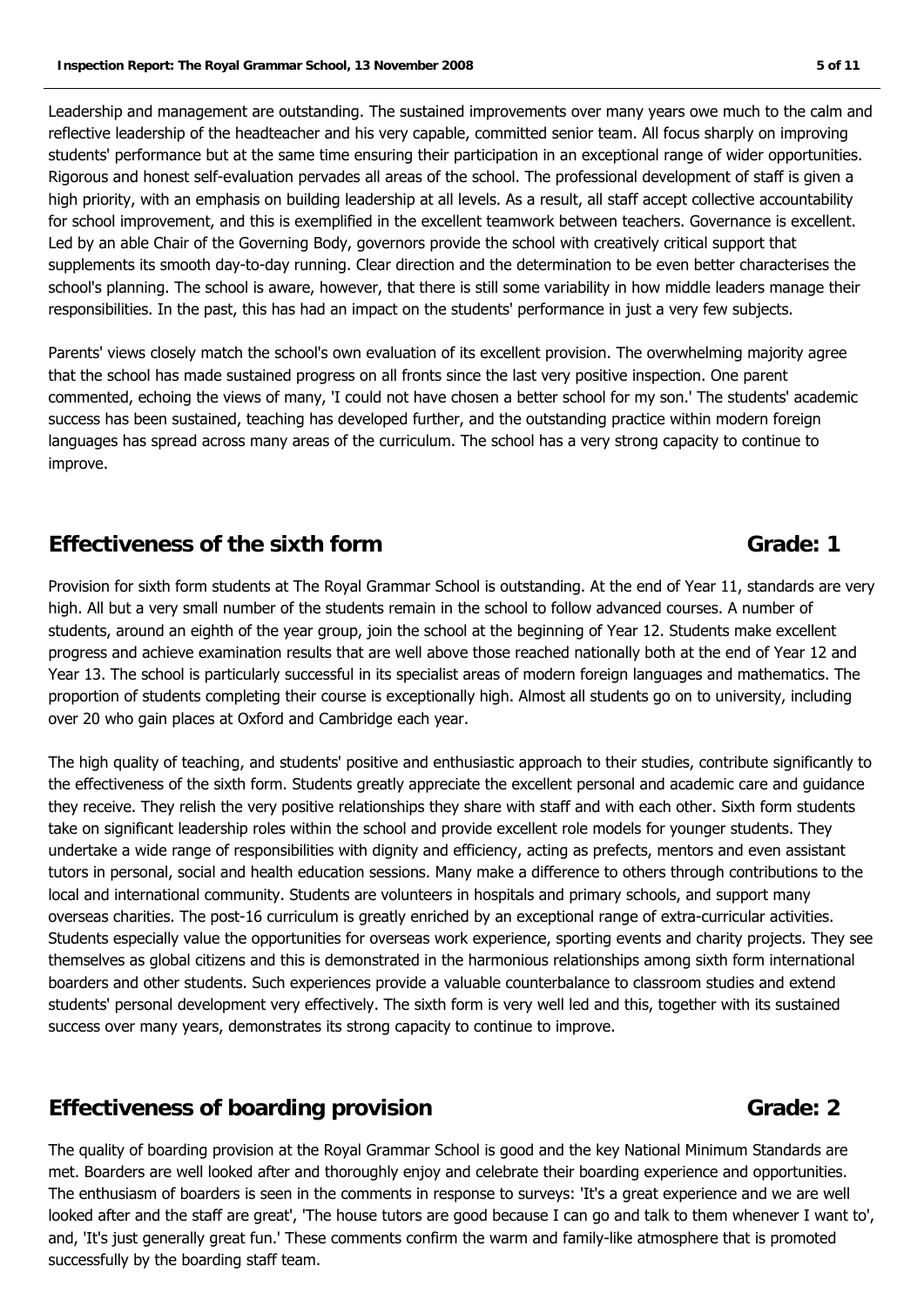The inspection identified many areas of strong practice as well as a small number of areas for improvement. The school fully and promptly addressed recommendations arising from previous inspections and acted to address emerging shortfalls as this inspection progressed.

The school provides good support and guidance for boarders to ensure they develop healthy lifestyles. Health care needs are well met by the school, drawing on external support and services where needed. Medication is generally well managed, although there are minor shortfalls in the consistency of record keeping and the clarity of risk considerations when a boarder might self-medicate. Boarders receive good quality meals from the catering service that supports the boarding house.

The school takes great care to ensure boarders are safe. Students report no experience of bullying and are well protected by the school's rigorous approach and prompt actions should any occur. The school has comprehensive and effective systems in place to minimise the likelihood of abuse, and there is excellent monitoring of students about whom there may be welfare concerns. Careful attention is paid to ensuring that boarders experience appropriate levels of privacy.

Standards of behaviour are extremely high and are supported by the school's fair, transparent and effective approach to managing misbehaviour. The school has clear and effective systems in place for dealing with any concerns or complaints boarders might have.

Recruitment processes are sound, although not all the additional expectations of the relevant National Minimum Standards are being met in full. Structures for oversight of staff appointed prior to completion of all checks are not sufficiently formalised. Good attention is paid to ensuring boarders do not have contact with unchecked persons from outside the school through careful management of visitors and effective security measures.

The school maintains a generally good approach to matters of fire safety; however, systems and procedures for fire risk assessment lack consistency. The school pays good attention to ensuring boarders are not exposed to risks and hazards, through careful attention to risk assessment both on and off site, and through prompt attention to any concerns or defects that arise. More day-to-day activities in boarding have, however, not been subject to formal risk assessment.

Boarders receive excellent levels of pastoral and academic support through the system of personal tutors. This is further supported by the well-regarded input of prefects. Staff work well with the school to ensure boarders' needs are met. The school is also working towards improving the accessibility and effectiveness of the Independent Listener role as an additional support. Boarders are provided with an excellent structure of support for academic work, which helps them develop effective study skills and improve their academic performance.

The promotion of equality and diversity is outstanding.

The school positively recognises and celebrates cultural and religious diversity and ensures the needs of boarders are well met. The atmosphere in the boarding house, which accommodates boarders from a wide range of backgrounds, is inclusive and harmonious and there is no evidence of inappropriate discrimination.

The school has good systems in place to ensure the views of boarders are listened to and that they make an active contribution to how boarding is organised.

The accommodation is of a very high standard and offers them excellent facilities for day-to-day living and study.

The school provides clear and comprehensive information on boarding life, and on expectations and admission criteria for potential boarders and their families. Boarding is well managed by a suitably experienced and enthusiastic team. The value and contribution of boarding is well recognised and promoted in the school. Boarding staff are well supported and have access to relevant training opportunities. Staffing levels in boarding during the week are good. However, the increasing numbers of full boarders across a wider age range means that the lower level of weekend staffing cover is less satisfactory.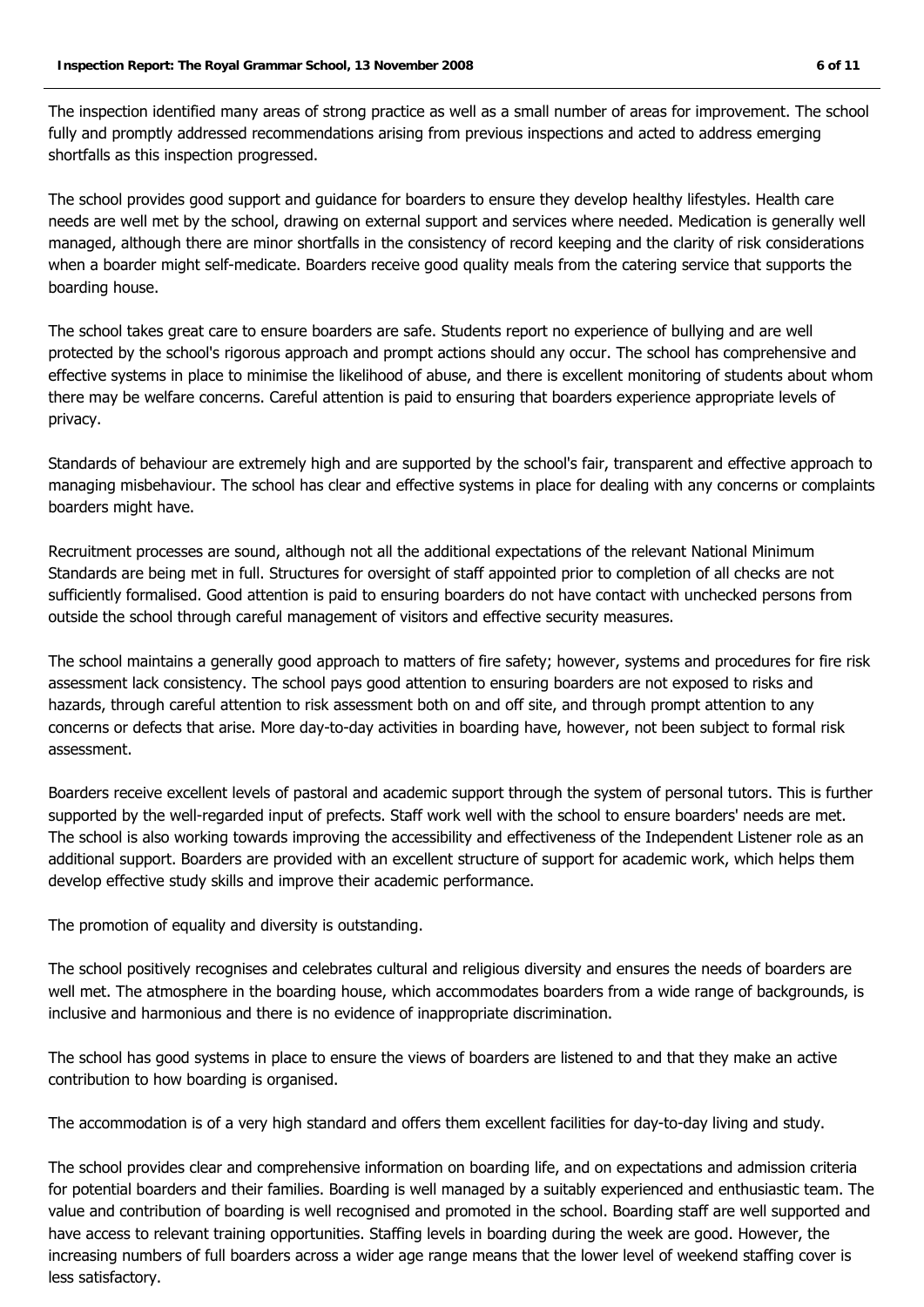There is effective monitoring of boarding practice carried out both formally and informally to ensure that boarders are being looked after well, and there is an evident commitment in the school to critically self-evaluate practice and positively respond to constructive criticism.

### **What the school should do to improve further**

■ The school should rapidly extend the capacity of those middle leaders whose monitoring and evaluation of their departments does not yet match that of the best in the school, so that students can achieve their very best in every subject.

■ The school must ensure that it meets the National Minimum Standards for Boarding Schools currently not met, as detailed below:

- ensure that consistent records of medication administration are maintained and that more formal assessment of self-medication arrangements for boarders is undertaken (NMS 15)

- ensure that fire risk assessments are kept up to date, available at all times and subject to regular review (NMS 26)

- ensure that recruitment procedures fully comply with the relevant National Minimum Standards and that supervision of staff appointed prior to completion of all checks is formalised (NMS 38)

- ensure that procedures for risk assessment are extended to cover the physical environment and working practices in the boarding house (NMS 47)

- review the levels of staffing cover provided in boarding during weekend periods. (NMS 31).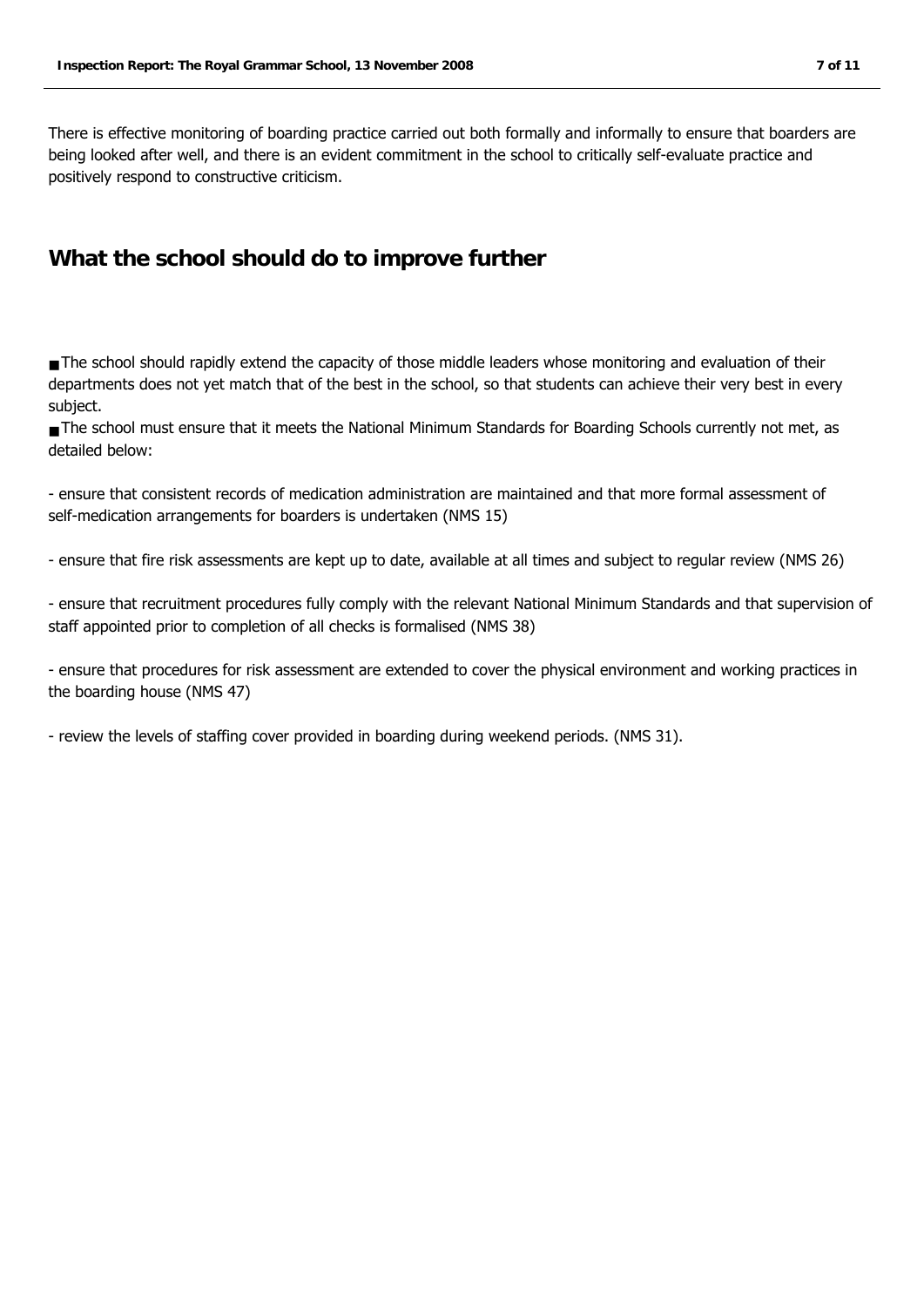**Any complaints about the inspection or the report should be made following the procedures set out in the guidance 'Complaining about inspections', which is available from Ofsted's website: www.ofsted.gov.uk.**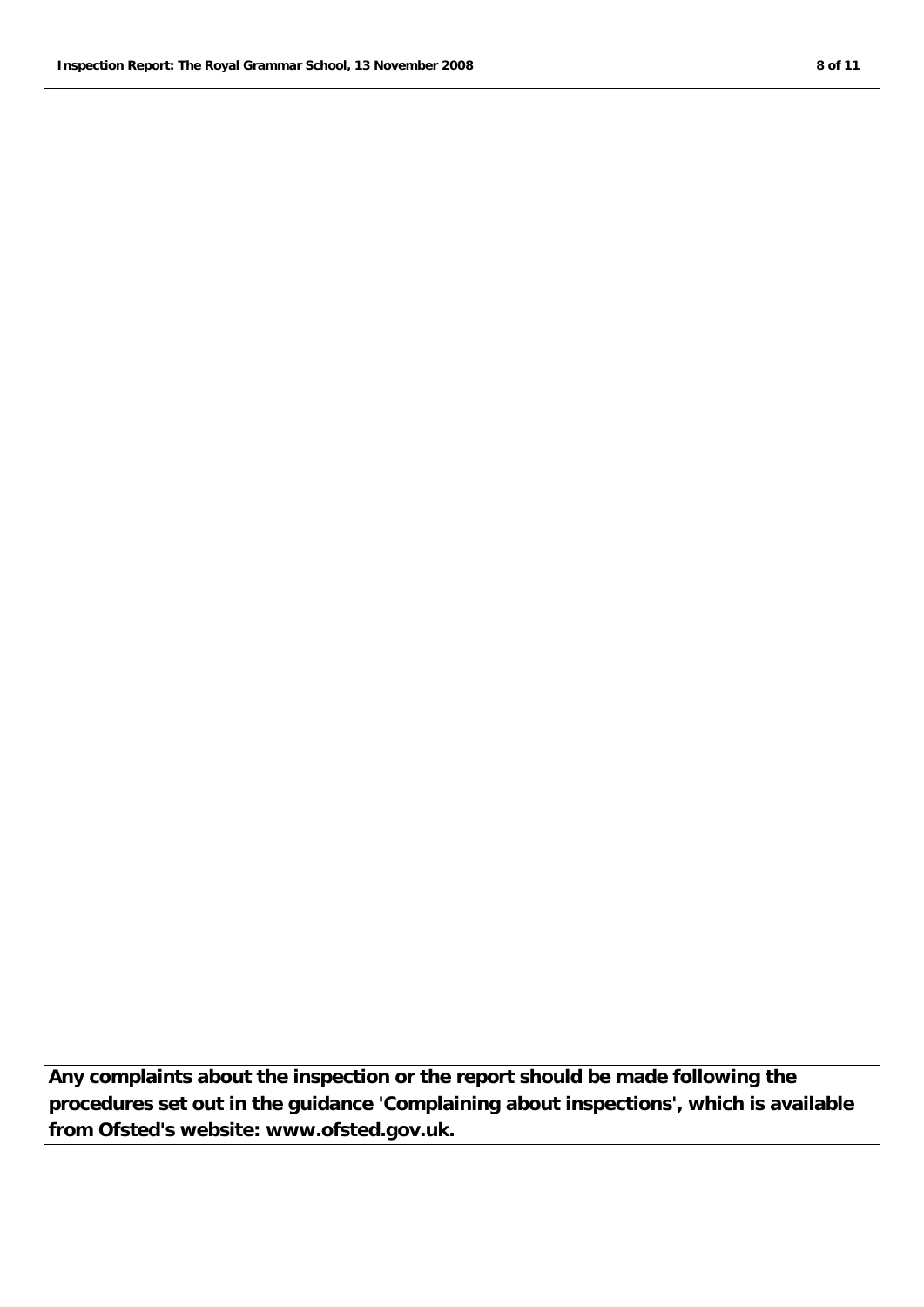## **Inspection judgements**

| Key to judgements: grade 1 is outstanding, grade 2 good, grade 3 satisfactory, and School |         | 16-19 |
|-------------------------------------------------------------------------------------------|---------|-------|
| grade 4 inadequate                                                                        | Overall |       |

### **Overall effectiveness**

| How effective, efficient and inclusive is the provision of education, integrated care<br>and any extended services in meeting the needs of learners? |     |     |
|------------------------------------------------------------------------------------------------------------------------------------------------------|-----|-----|
| Effective steps have been taken to promote improvement since the last inspection                                                                     | Yes | Yes |
| How well does the school work in partnership with others to promote learners' well-being?                                                            |     |     |
| The effectiveness of boarding provision                                                                                                              |     |     |
| The capacity to make any necessary improvements                                                                                                      |     |     |

### **Achievement and standards**

| How well do learners achieve?                                                                               |  |
|-------------------------------------------------------------------------------------------------------------|--|
| The standards <sup>1</sup> reached by learners                                                              |  |
| How well learners make progress, taking account of any significant variations between groups<br>of learners |  |
| How well learners with learning difficulties and disabilities make progress                                 |  |

### **Personal development and well-being**

| How good is the overall personal development and well-being of the learners?              |  |
|-------------------------------------------------------------------------------------------|--|
| The extent of learners' spiritual, moral, social and cultural development                 |  |
| The extent to which learners adopt healthy lifestyles                                     |  |
| The extent to which learners adopt safe practices                                         |  |
| How well learners enjoy their education                                                   |  |
| The attendance of learners                                                                |  |
| The behaviour of learners                                                                 |  |
| The extent to which learners make a positive contribution to the community                |  |
| How well learners develop workplace and other skills that will contribute to their future |  |
| economic well-being                                                                       |  |

### **The quality of provision**

| How effective are teaching and learning in meeting the full range of learners' |  |
|--------------------------------------------------------------------------------|--|
| needs?                                                                         |  |
| How well do the curriculum and other activities meet the range of needs and    |  |
| interest of learners?                                                          |  |
| How well are learners cared for, guided and supported?                         |  |

 $^1$  Grade 1 - Exceptionally and consistently high; Grade 2 - Generally above average with none significantly below

average; Grade 3 - Broadly average to below average; Grade 4 - Exceptionally low.

All white boxes must be completed. The grey boxes are used wherever the inspection team has sufficient evidence to come to a secure judgement.

 $2$  IE - denotes that insufficient evidence was available to inspectors for a judgement to be made.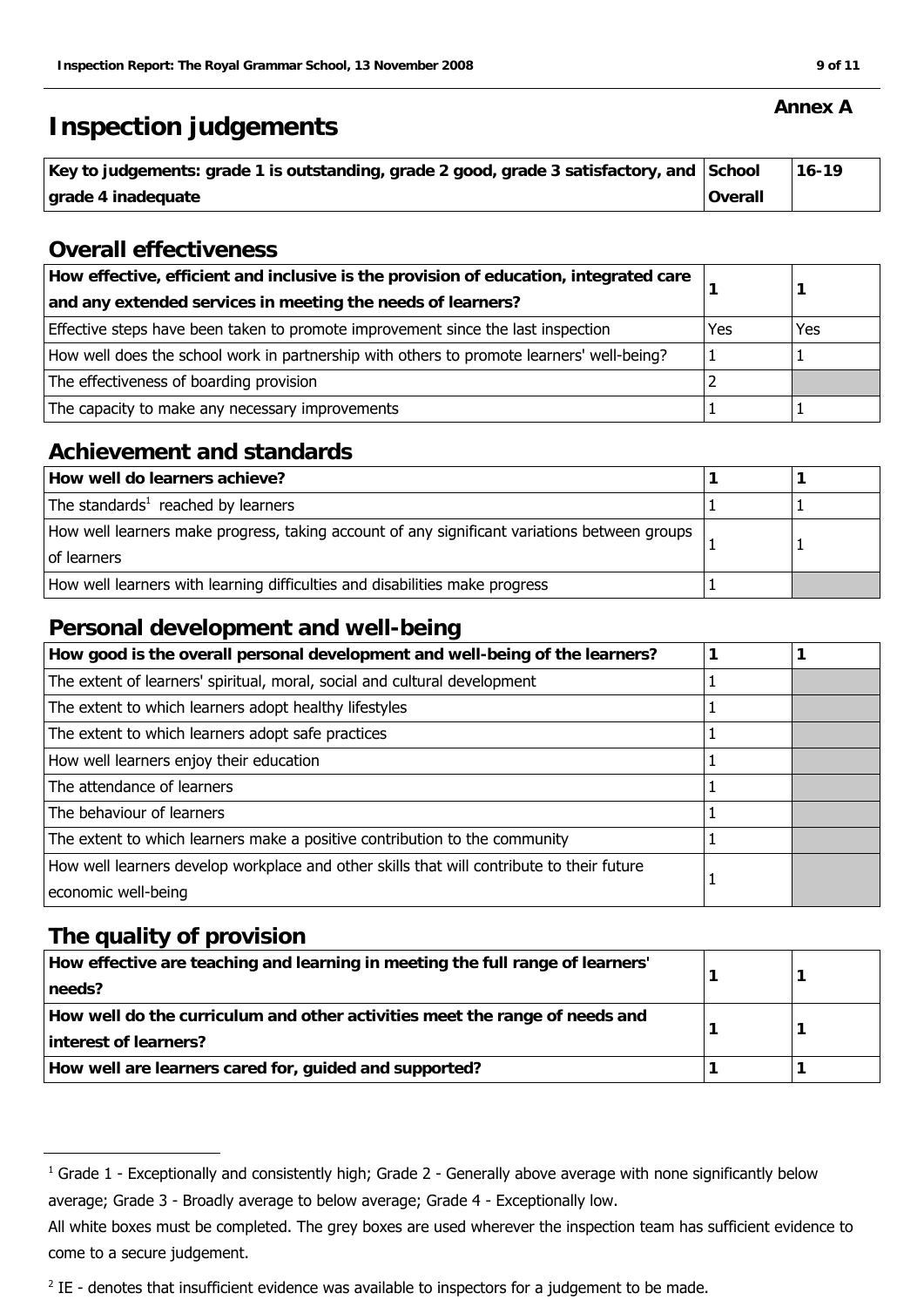## **Leadership and management**

| How effective are leadership and management in raising achievement and<br>supporting all learners? |            | 1   |
|----------------------------------------------------------------------------------------------------|------------|-----|
| How effectively leaders and managers at all levels set clear direction leading to improvement      | 1          |     |
| and promote high quality of care and education                                                     |            |     |
| How effectively leaders and managers use challenging targets to raise standards                    |            |     |
| The effectiveness of the school's self-evaluation                                                  | 1          |     |
| How well equality of opportunity is promoted and discrimination eliminated                         | 1          |     |
| How well does the school contribute to community cohesion?                                         | 1          |     |
| How effectively and efficiently resources, including staff, are deployed to achieve value for      | 1          |     |
| money                                                                                              |            |     |
| The extent to which governors and other supervisory boards discharge their responsibilities        | 1          |     |
| Do procedures for safeguarding learners meet current government requirements?                      | <b>Yes</b> | Yes |
| Does this school require special measures?                                                         | No         |     |
| Does this school require a notice to improve?                                                      | <b>No</b>  |     |